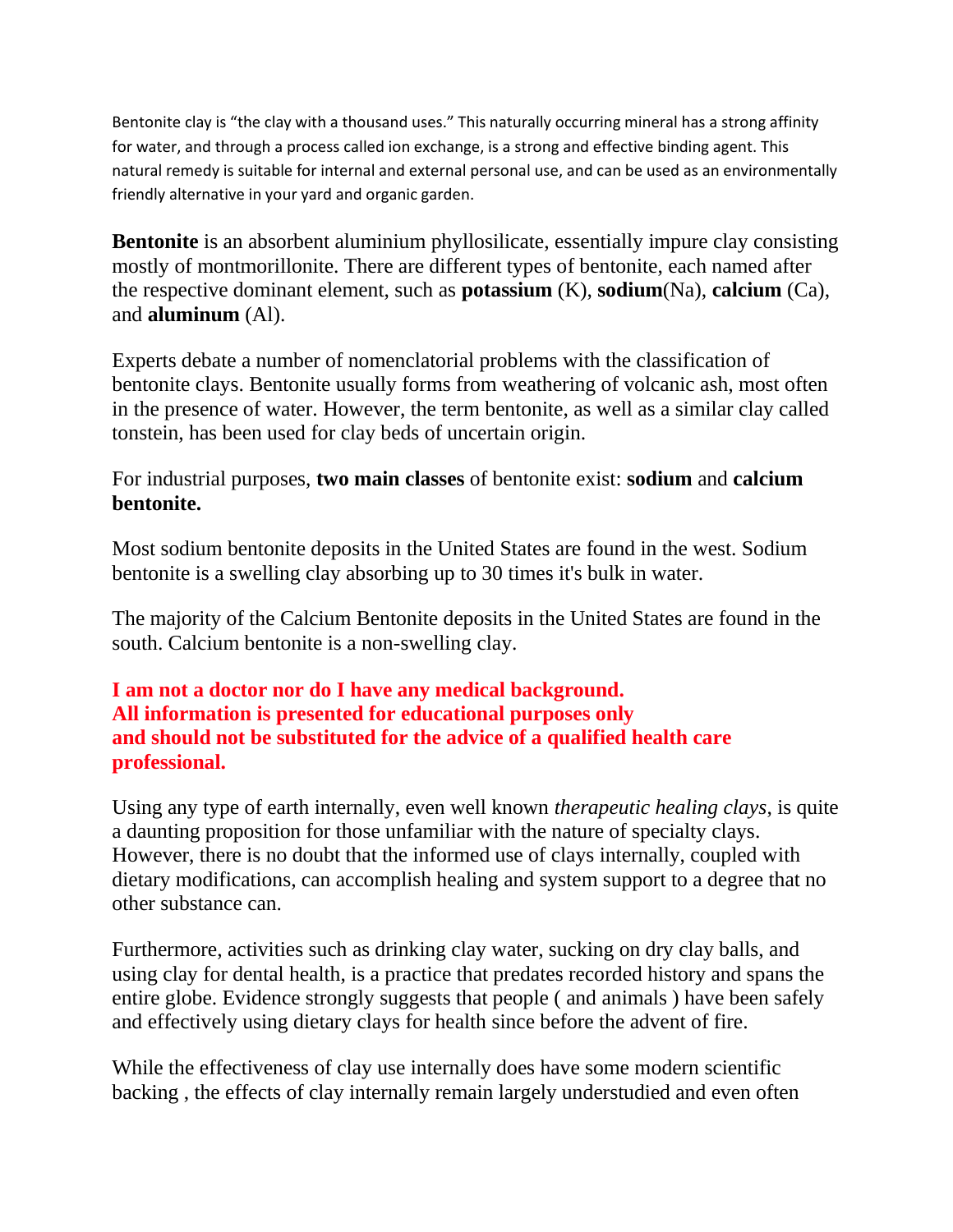misunderstood. Furthermore, each and every clay is unique, and different clays may respond in the body differently.

There are clays available that are perfectly safe to use every single day, there are effective clays that probably should only be used in moderation ( but are very therapeutic ); some clays that may pose a risk to use ( but have been proven to be very effective for some illnesses ) and then there are clays that should not be taken internally. There are some clays that are likely very good, but do not have an extensive history of human use. So, choosing a clay that is right for any one person can be quite intimidating. Through the rest of this article we will attempt to demystify edible clays.

--- --- ---

.

There are individuals who, due to unrectified health conditions, have had to learn to rely on drinking clays in order to maintain a good standard of health. Mahatma Gandhi was one such individual. Others, such as Jordan S. Rubin ( founder of the "Maker's Diet ), have been able to regain a full life, in part, through the practice of using clays to help with life threatening digestive conditions and disorders.

Even more people, such as many of the sufferers of the Dunsmuir Chemical Spill, discover that dietary clays can be literal life savers in an emergency situtaion. In Dunsmuir, the medical community at large was not able to respond at all to the extreme levels of toxicity experienced by the folks in Dunsmuir. The university scientists came and went with hardly a word for the wary ( or the wise ). Clay use provided rapid and permanent relief from severe symptoms of accute toxicity that showed strong indications of becoming chronic.

# **Uses of healing clays such as bentonite, montmorillonite, and kaolin ingested orally:**

- To assist in the removal of toxic substances in the digestive system, both chemical and pathalogical
	- o Bacterial food poisoning, organic and inorganic toxicity
- To cleanse the colon and promote proper bacterial balance in the intestines
- To begin the process of detoxification of the liver
- To stimulate liver function
- As a part of short term cleansing programs used to promote good health
- Critical to support external healing clay treatment ( pelotherapy )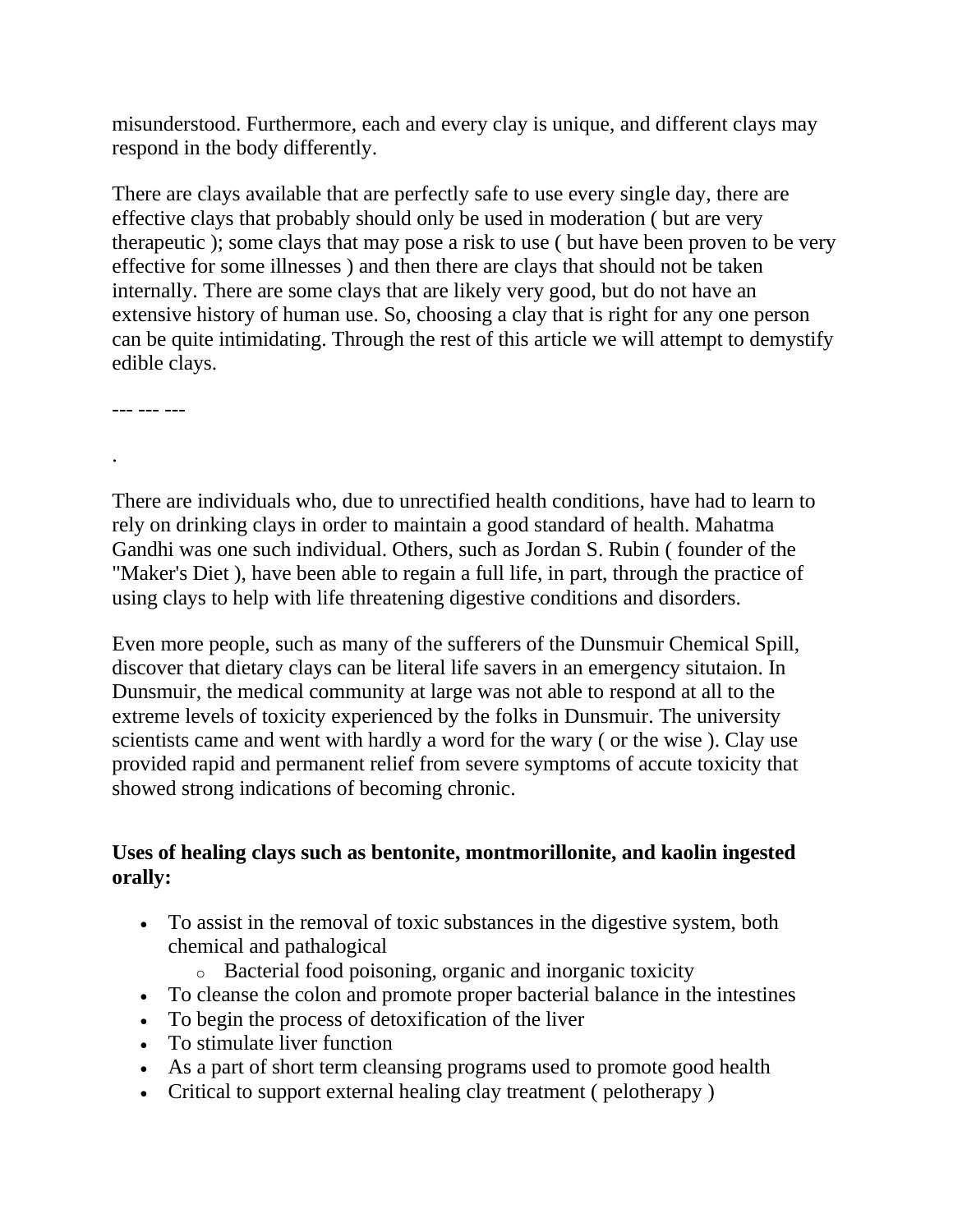- Removal of heavy metals and recovery from chemical therapies and radiation
- With special long term treatments, to increase T-cell count and fix free oxygen in the blood stream
	- o Reduction of free radical damage ( thus anti-aging )
	- o Improved immune system function
	- o Improved cellular respiration
- Improved digestive efficiency

.

- Reduce food sensitivities ( the so called developed "allergies" )
- Stimulate healing by strengthening the body's general constitution

In order to understand how bentonite and other healing clays can be used internally, it is important to remember several facts:

- 1. Many cultures have used natural clays in small amounts as a part of a **daily diet** ( see the work of Dr. West Price DDS, *Nutrition and Physical Degeneration*, Price-Pottenger Nutrition Foundation ). Traditionally, many indigenous tribes utilized clayish water to prevent upset stomachs by dipping their food in clay solutions while eating. Furthermore, in some rather unique parts of the world, clay particles naturally deposited in the entire local water supply ( such as the area where the Hunzakuts live, in Pakistan ) have been consumed daily for a lifetime. People who live lifetimes in similiar locations are traditionally extremely long lived and healthy, with the clay particles being one factor of high quality water supplies that contribute to healthy living.
- 2. When introducing clay into the diet of an adult, there will be an adjustment period where a wide variety of brief side effects may manifest.
	- 1. As an example, constipation may occur. Clay taken internally does not cause constipation, the overall condition of the body's elimination system is the determining factor. It is not wise to stop clay use totally if constipation occurs, as this should indicate to the individual that serious degenerative conditions are present in the digestive system.
- 3. Different healing clays will respond differently with different people. Every therapeutic clay and every person is unique. One person may love the clay that the next person dislikes, and vice versa.
- 4. Healing clay will seldom respond *in synergy* with unhealthy foods and an incorrect diet. For maximum benefit, both the liver and the elimination system needs to be properly stimulated.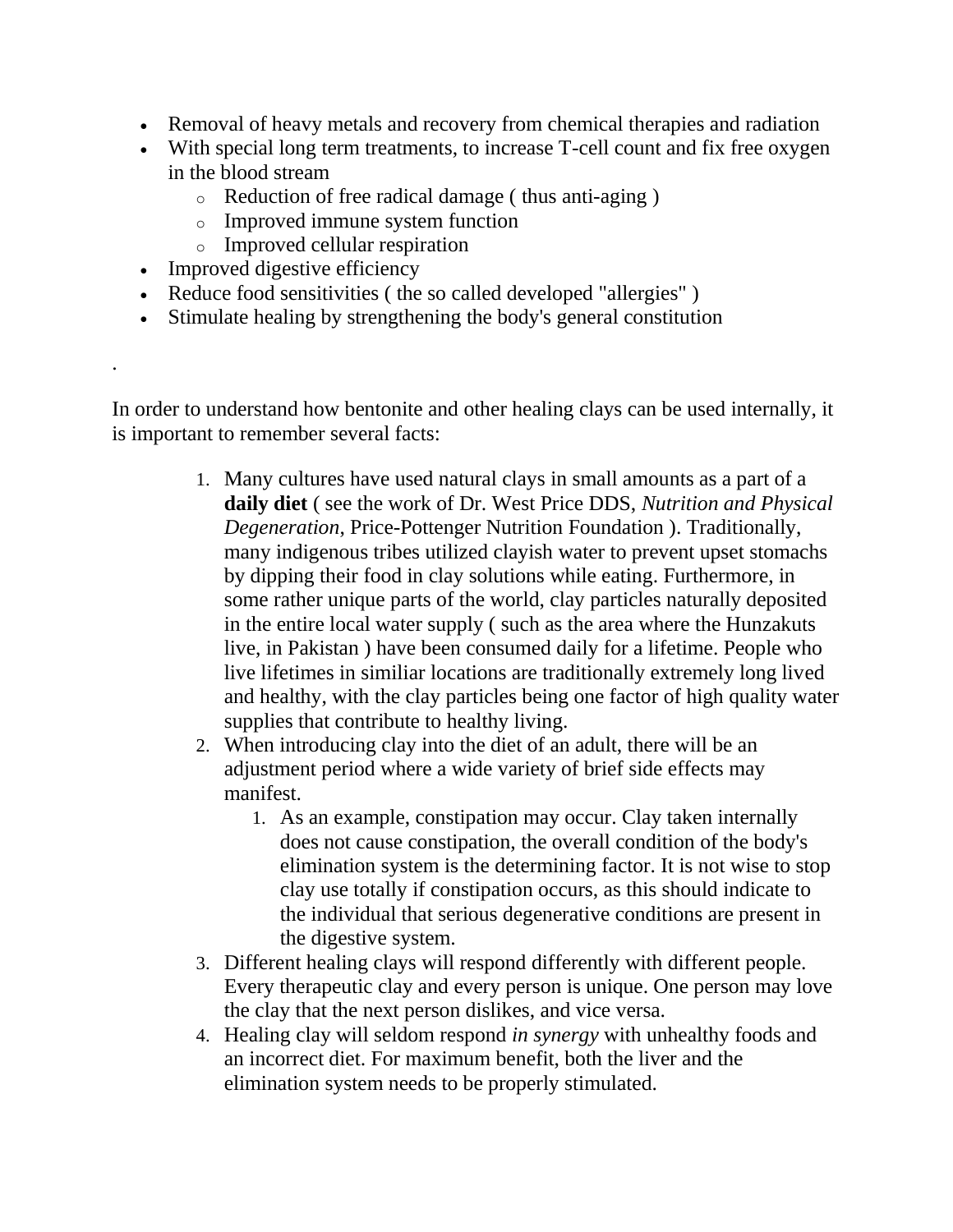- 5. When utilizing clays internally, it is equally important that the body is properly hydrated.
- 6. The quality of water is an important and equally unstudied element in preparing healing clays for internal use.

In a modern society, it is increasingly difficult to live a lifestyle that promotes true health. While understanding how to best utilize healing clays internally is important, we'd also like to clarify that benefit can be achieved without modifications to diet and lifestyle. However, for sustained health and maximum effect of clay, dietary considerations are extremely important.

Please keep in mind that clay should never come in contact with metal.

Bentonite clay is "the clay with a thousand uses." This naturally occurring mineral has a strong affinity for water, and through a process called ion exchange, is a strong and effective binding agent. This natural remedy is suitable for internal and external personal use, and can be used as an environmentally friendly alternative in your yard and organic garden.

## Detoxification

As a binding agent, when it is ingested bentonite clay absorbs internal contaminants such as toxins, heavy metals and poisons. Bentonite clay is a chelator of the highest order, and acts like a powerful vacuum cleaning sucking up poisons and heavy from the body. When bentonite clay mixes with water, its chemical composition changes, and attracts, absorbs and binds internal contaminants to the clay. According to AboutClay.com, bentonite clay can absorb up to 32 times its molecular weight.

### Skin Rejuvenation and Conditions

A type of bentonite clay called calcium bentonite can work on a family of viruses that cause warts. The human papillomavirus (HPV), can cause common, flat and plantar warts, which you can remove by covering them with a bentonite clay mudpack. A clay mudpack works by attracting and absorbing the virus, in the same fashion as ingested bentonite clay. In addition, bentonite clay mudpacks can help relieve symptoms of eczema and psoriasis, accelerates the body's natural response to abscesses or carbuncles on the skin's surface. It has also been demonstrated to be true for spider or serious insect bites.

**Treatment of MRSA: Methicillin-resistant Staphylococcus aureus** (MRSA) infections are traditionally found in hospitals (nosocomial infections). This highly dangerous infection responds only to powerful drugs dispensed by a doctor. Researchers at Arizona State University found that Bentonite Clay could be applied to the site of a MRSA infection to contain the bacteria from spreading throughout other parts of the body.